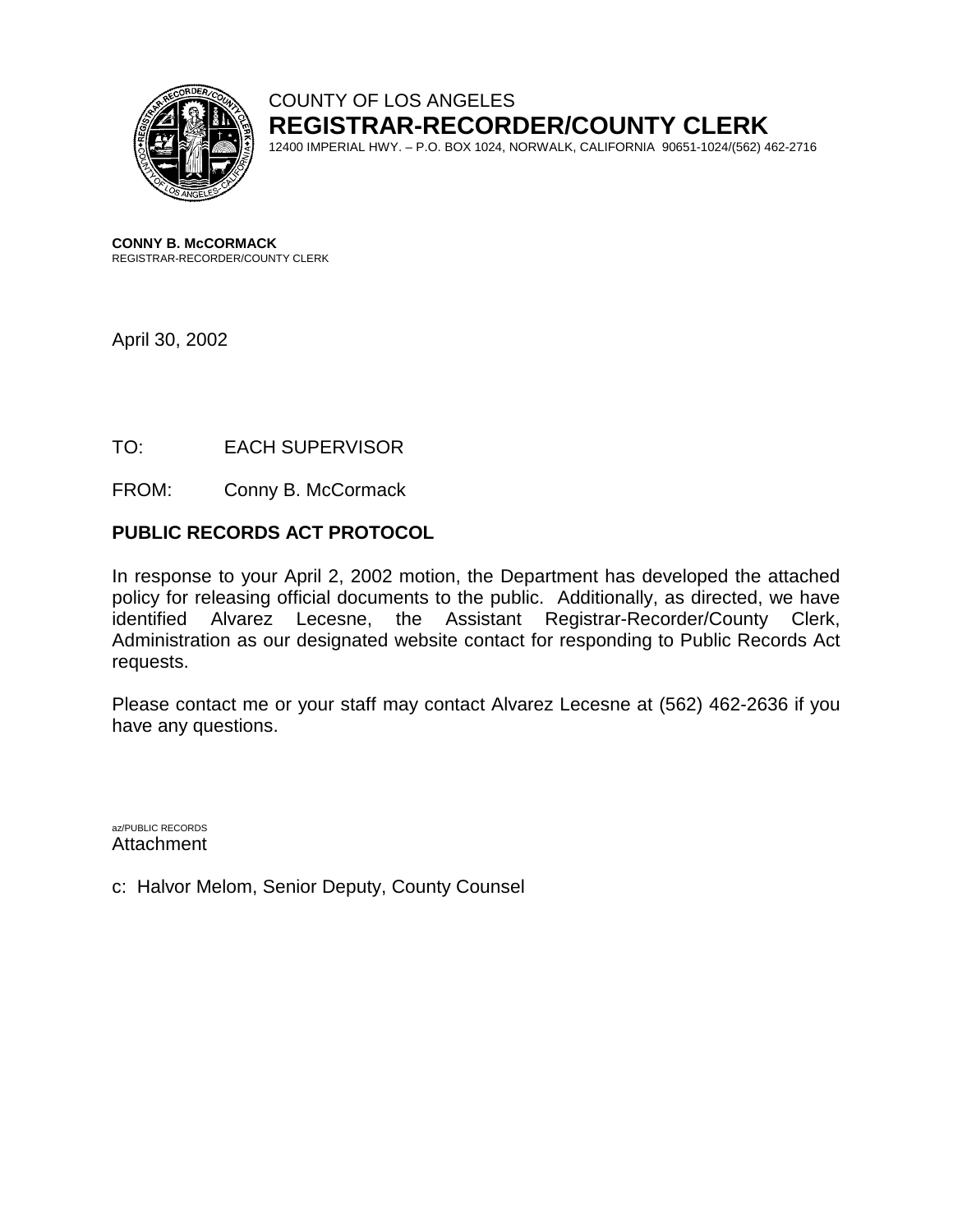On April 2, 2002 the Board of Supervisor's passed a motion directing departments to adopt a policy for releasing official documents to the public. In compliance with this motion, the following outlines Registrar-Recorder/County Clerk policy for the release of approved (final version) Department Head correspondence directed to all members of the Board of Supervisors. Note that draft correspondence does not meet the provisions for the release of information. Additionally, in accordance with the Brown Act, whenever Departmental employees meet with three or more Board Deputies the meeting must be posted for public notification 72 hours in advance. The notification process is coordinated through the Executive Office of the Board.

### RESPONSIBILITY ACTION

serves as back-up to the Chief, Network and Voter

ALL STAFF FOR THE Forwards Department Head correspondence directed to the Board of Supervisors electronically following distribution to the secretaries in both the Executive Office and Assistant Registrar-Recorder/County Clerk, Administration. The Executive Office Secretary will be responsible for the overall coordination of this program unless he/she is off work in excess of two consecutive workdays. The Assistant Registrar-Recorder/County Clerk, Administration, Secretary will serve as the designated back-up to the Executive Office Secretary. EXECUTIVE OFFICE SECRETARY Receives Board of Supervisor correspondence electronically and completes the attached "Public Access to Board Information" log. The log will be maintained electronically for viewing by appropriate designated Departmental staff. Forwards Board of Supervisor correspondence electronically to the Chief, Network and Voter Systems Division and Head, Information and Election Systems Section. Additionally, maintains a copy of all correspondence and reports for review by the public in the Executive Office. CHIEF, NETWORK AND VOTER SYSTEMS DIVISION Receives Board of Supervisor correspondence electronically and forwards to the Department's webmaster for placement on our internet website. The Head, Information and Election Systems Section

Systems Division.